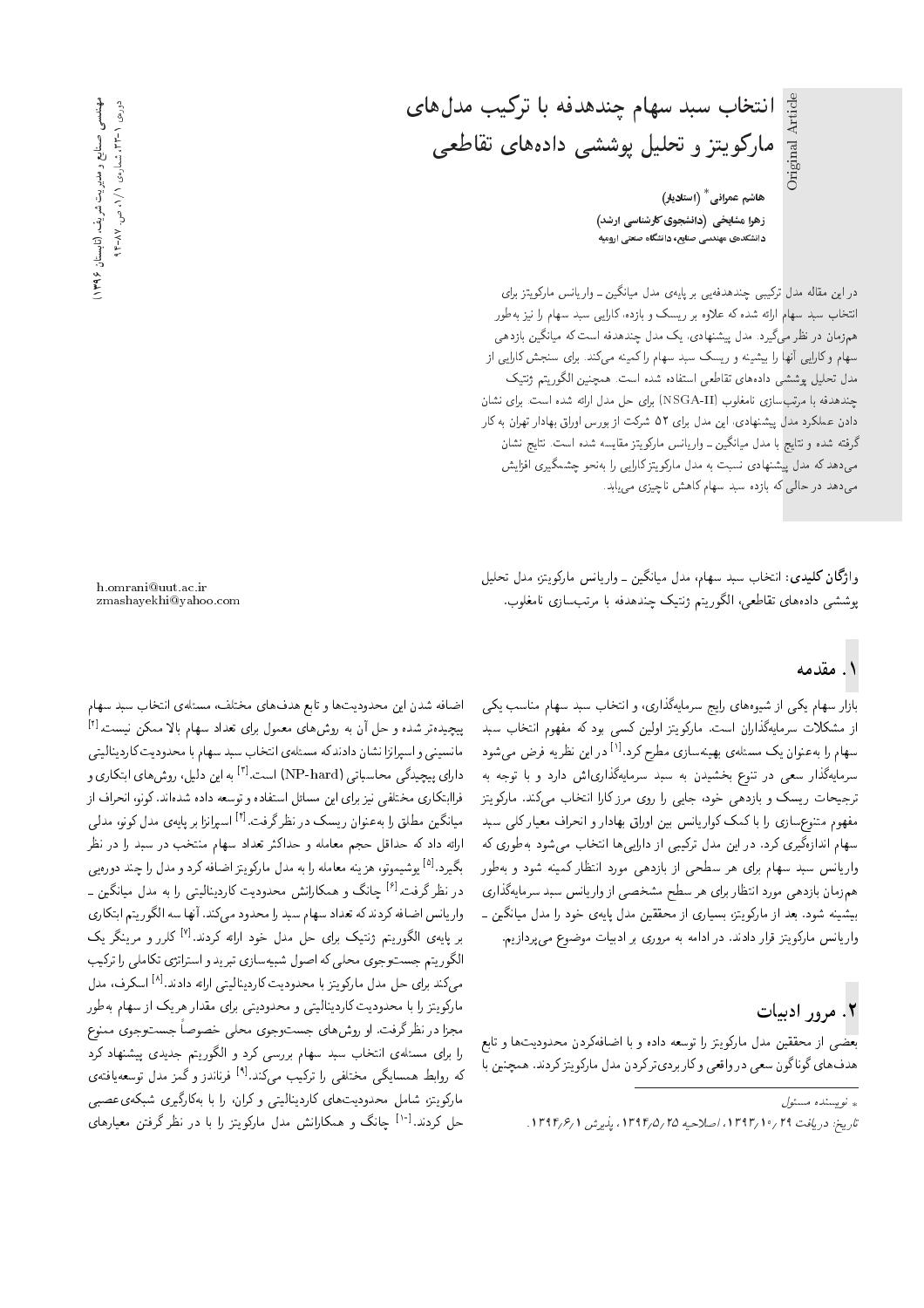مختلف برای سنجش ریسک (نیمهواریانس، انحراف مطلق از میانگین و واریانس) گسترش دادند و از الگوریتمی بر پایه ی الگوریتم ژنتیک استفاده کردند.<sup>[۱۱]</sup> سلیمانی<br>کاراند بایدنا و همکارانش انتخاب سبد سهام را با محدودیت کاردینالیتی و حداقل حجم معامله در نظر گرفتند. آنها محدودیت ارزشبخش را پیشنهاد دادند و از الگوریتم ژنتیک برای حل مدل خود استفاده کردند.<sup>[۱۲]</sup> آناگنوستوپلس و ممنیز مسئلهی انتخاب سبد<br>استفاده استفاده کردند سهام چندهدفه شامل ریسک، بازده و تعداد سهام را ارائه دادند و محدودیتهای مقدار وكلاس را به مدل خود اضافه كردند. آنها براي حل مدل خود از الگوريتمهاي PESA ،NSGA-II و SPEA۲ بهره گرفتند و عملكرد آنها را با هم مقايسه کردند.<sup>!۱۲]</sup> یو و ل<sub>می پ</sub>نج مدل تعادل مجدد سبد سهام با در نظر گرفتن معیارهای<br>کردند کاری می باید و این ساید و انجمن کرد گرم ارا و باید ازاکر کند ریسک، بازده، فروس استفراصی، چونگی و تسیدگی را ارائه دادند.<br>تاریخ مطبقی استفرانسی استفراد استفراد که استفراد استفراد ریسک، بازده، فروش استقراضی، چولگی و کشیدگی را ارائه دادند.<sup>[۱۴]</sup> گلمکانی و sHL pk=OL '|D}r=v}OQ=m 'u=Qm |=yC}OwOLt pt=W |}xDi=}xaUwD pOt 'p[=i معامله و محلودیت ارزس بحس ــ را در نظر درقسد. آن ها انگوریسی برنتیبی برمبتای<br>مسلمان است که است و است است است است است و است است که است الله که به بهینهسازی گروه ذرهها برای حل مدل خود ارائه دادند و عملکرد آن را با الگوریتم زنتیک مقایسه دردند.<br>ترسیک مقایسه دردند.<br>کامیسالمیسانی و سالمان میانم استفاده و اصطلاح استفاده و اصلاح استفاده استفاده و استفاده و استفاده و ژنتیک مقایسه کردند.<sup>[۱۵]</sup> سجادی و همکارانش نیز مسئلهی انتخاب سبد سهام را با محدودیت داردینایینی و دادههای عیرفضعی در نظر درفتند و مدل خود را با استفاده<br>استانچک از الگوریتم ژنتیک حل کردند.<sup>[۱۶]</sup> لی و ژو مدلی چندهدفه با بازده تصادفی فازی<br>استفاده استفاده میشود و استفاده کردند. و با در نصر ترفین معیارهای ریست، بارده و نقدسوندنی آرانه دادند و از رویدرد<br>ماسیس ساخت سال ساخت می بند که سال سالمان و الکاکم می ا برنامەريزى توافقى بر پايەى الگوريتم ژنتيک براى حل استفادە كردند.<sup>[۱۷]</sup> برک و<br>مىللىنىڭ كىلىنىڭ مىللىگ همکارانش یک مدل میانگین ــ واریانس ــ چولگی فازی با محدودیت کاردینالیتی و<br>با در نظرگرفتن نقدشوندگی ارائه دادند. آن&ا برای حل مدل خود الگوریتمی مرکب با در نظر درفتن نفدسوندنی ارائه دادند. آن۱۵ برای خل مدل خود اندوریسی مرتب<br>از الگوریتم ژنتیک، شبیهسازی فازی و محدودیت کاردینالیتی پیشنهاد کردند.<sup>[۱۸]</sup><br>انا جانا و همدارانس نابع هدف بیسیمسازی انتروپی را بهمنطور دست یابی به سبد سهام<br>سرحسن مطرح مسلم شکل می باشد و سال می کرد. مسوع در مدل خود در نصر درفسد و از نخسیت برنامهریزی فازی برای خل استفاده<br>محمد افزای گانگویی می کاراند می بارد و سایت و این می باید و سایت کردند.<sup>[۱۹]</sup> هرگات و همکارانش مدل مارکویتز را توسعه دادند و مدل<sub>ی</sub> با پنج هدف<br>ا بازده دوازدهاهه، بازده سهساله، سود نفسیمی سهام سالیانه، ریبهبندی سنارهدار<br>Qe:D S&P و انحراف معیار برای سنجش ریسک را ارائه دادند. آنها برای حل مدل خود<br>است میست که ایران استان که میداند؟ از چند روش فراابتکاری استفاده کردند.<sup>[\*\*]</sup><br>مصدر است

عدهیی از محققین از تحلیل پوششی دادهها (DEA) در مسئلهی انتخاب<br>سبد سهام استفاده کردهاند. ادیارزینگهی و ژانگ از تحلیل پوششی دادهها برای سبد سهام استفاده درده د. ادیارزیندهی و ژانگ از تحلیل پوسسی دادهها برای<br>- با استفاده در استفاده تحلیل صورت های مالی سرنب ها و تغیین سهام مطلوب استفاده دردند وسپس مدل<br>مانگ میانگین ـ واریانس را برای انتخاب سبد سهام از میان این سهام مطلوب کاندید شده بهكارگرفتند. آنها الگوريتمي دومرحله يي مركب از نمونهگيري تصادفي و جستوجوي محلی را برای حل مدل شان بهکار گرفتند.<sup>[۲۱]</sup> برندا، آزمون سنجش کارایی جدیدی<br>است برای میکند و استفاده استفاده برای میشود. w= "CiQo Q\_v QO R}v =Q O@U `wvD w xOQm O=yvW}B =yxO=O |WWwB p}rLD |x}=B Q@ در مدل پیستهادی خود معیارهای انحراف را به عنوان ورودی و معیارهای بازده را<br>مدل مدل میدا گیستان استک به عنوان خروجی در نظر گرفت.<sup>[۲۲]</sup> لعب و تی روشی برای در نظر گرفتن تنوع در<br>میابان میدند تحلیل یوششی دادهها ارائه دادند و معیارهای ریسک و بازده را بهصورت هم تراز در نظر گرفتند.<sup>[۲۲]</sup> آنها در یژوهشی دیگر مسئلهی عدم قطعیت را در امتیاز کارایی در تصر درقتند.<br>... ۶ - ... نظرگرفتند.<sup>[۲۲]</sup> جورو و نا، از تحلیل پوششی دادهها برای سنجش عملکرد سبد سهام<br>بحر اسلام استرات نیم و همداراس*ن*<br>. . . در یک چارچوب میانگین ــ واریانس-چولگی استفاده کردند.<sup>[۱۵]</sup><br>ا برای مستلهی اسحاب سید سهام، روسی جدید با استفاده از تحلیل پوسسی دادههای<br>--المصد المصد المصد است تقاطعی و براساس چارچوب میانگین ــ واریانس ارائه دادند.<sup>[۲۶]</sup><br>مقاطعی میسا

در نوستار حاصر مدلی چندهدفه برای اسحاب سید سهام بر پایهی مدل مارتو بیز<br>مدیر کو ایجا ارائه سده له علاوه بر ریسک و بارده، تارایی سبد سهام را نیز به طور هم زمان در<br>منابع کو سیا این مطلب این سیا این این مصر این مصر این مصر کرد کرد. نظر میگیرد. تحلیل پوششی دادههای تقاطعی برای سنجش کارایی به کارگرفته شده

است. با بهکارگیری مدل تحلیل پوششی دادههای تقاطعی در مدل مارکویتز سعی شده از مزیتهای هر دو مدل استفاده شود. برای حل مدل پیشنهادی، الگوریتم ژنتیک چندهدفه با مرتب $\omega$ ازی نامغلوب (NSGA-II) نیز ارائه شده است.<br>در ادامه، ابتدا مدل پیشنهادی بر پایهی مدل مارکویتز و تحلیل بوششمی دادهها

در ادامه، ابتدا مدل پیستهادی بر پایهی مدل مارتویتر و تحتیل پوسسی دادهها<br>مسلمان است. ارائه خواهد شد. سپس به شرح مختصری از الگوریتم NSGA-II و چگونگی<br>کاگ بهکارگیری آن در انتخاب سبد سهام خواهیم پرداخت. سپس مدل پیشنهادی برای دادههای واقعی ۵۲ شرکت از بورس اوراق بهادار تهران به کارگرفته شده و در بخش ۵ نتیجهگیری ارائه خواهد شد.

#### $\mathbf{y}$ . بدنه مدل

این مطالعه مبتنی است بر مدل مارکویتز و تحلیل یوششی دادههای تقاطعی؛ و در ادامه این مدلها و مدل پیشنهادی ارائه شده است.

#### **P. ا.** مدل مارکويتز

مدل استاندارد میانگین ــ واریانس مارکویتز عبارت است از:<sup>[۱]</sup><br>.

$$
\min \sigma_p^{\mathsf{t}} = \sum_{i=1}^{N} \sum_{j=1}^{N} w_i w_j \text{cov}(R_i, R_j) \tag{1}
$$

$$
\text{s.t. } \bar{R}_p = E(R_p) = \sum_{i=1}^N w_i \bar{R}_i \ge R \tag{1}
$$

$$
\sum_{i=1}^{N} w_i = 1 \tag{7}
$$

$$
w_i \geq \circ \qquad \forall i \tag{f}
$$

که در آن،  $\bar{R}_i$  متوسط بازده سهم  $i$ ام،  $\mathrm{cov}(R_i, R_j)$  کوواریانس بازده سهام  $i$  و تعداد سهام در دسترس و  $R$  نرخ بازده مورد انتظار سرمايهگذار است. متغير  $N$  ، $j$ تصمیم  $w_i$  وزن سهم  $i$  در سبد سهام است. هدف مدل کمینهسازی ریسک سبد ( «محدودیت ۳ رای بازده مورد انتظار داده شده است. محدودیت ۳ را «محدودیت بودجه»)<br>باید است باید میلی می نامند؛ بدین معنا که مجموع اوزان سهام در سبد باید برابر ۱ شود. محدودیت ۴ تضمین میکند که وزنهای سهام اعداد نامنفی باشد که به محدودیت منع فروش استقراضي معروف است. مدل دوهدفهي معادل اين مدل بدين صورت است:

$$
\max \sum_{i=1}^{N} w_i \bar{R}_i \tag{0}
$$

$$
\min \sum_{i=1}^{N} \sum_{j=1}^{N} w_i w_j \text{cov}(R_i, R_j) \tag{9}
$$

$$
s.t: \sum_{i=1}^{N} w_i = 1 \tag{V}
$$

$$
w_i \geq \circ \qquad \forall i \tag{A}
$$

#### ۰۲.۳ مدل تحلیل بوششی دادهها

مدل تحلیل پوششی دادهها در سال ۱۹۷۸ توسط چارنس و همکارانش ارائه شد.<sup>[۲۷]</sup>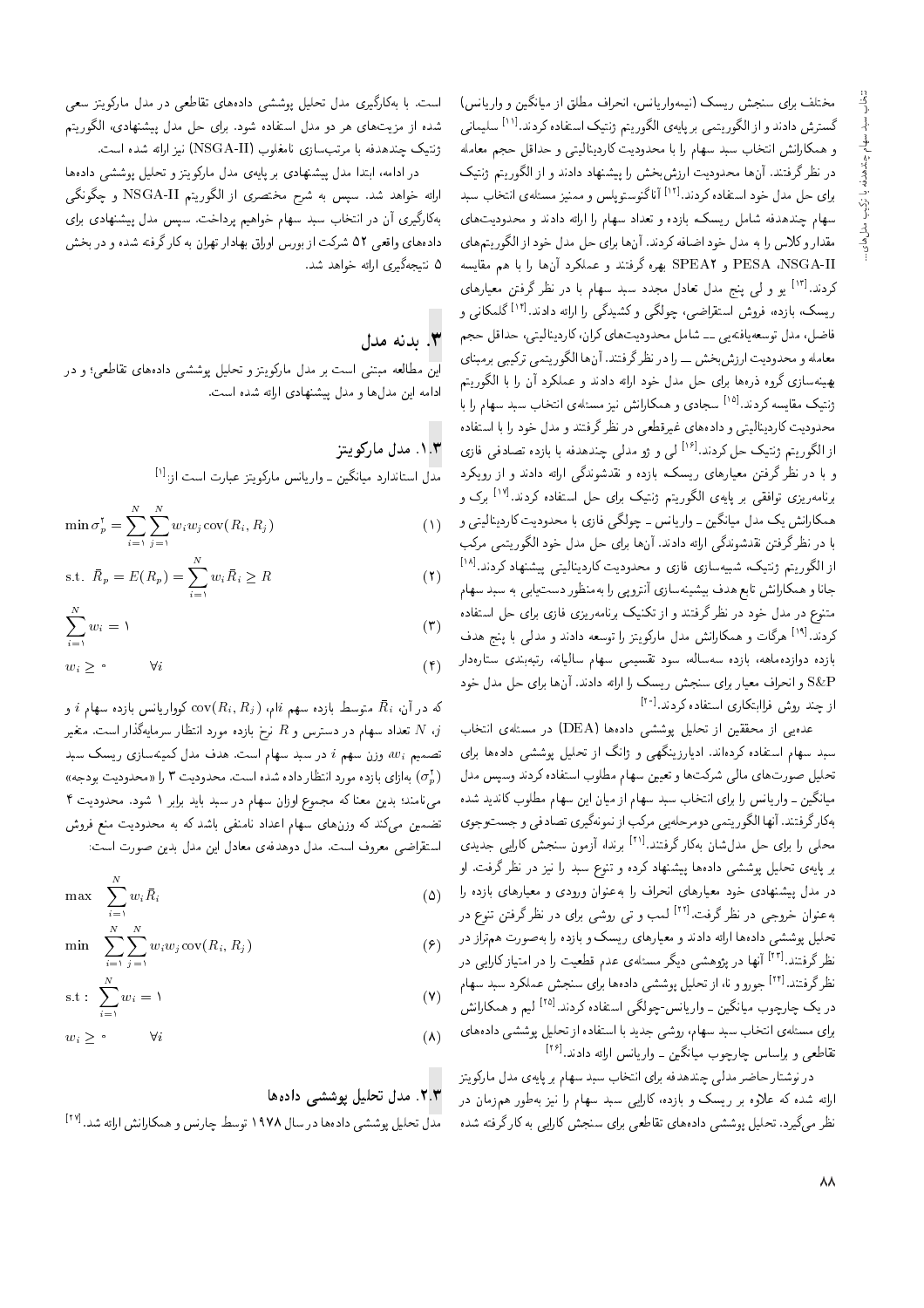فرم مضربي مدل CCR ورودي محور عبارت است از:

است که آن را با نماد  $\bar{e}_l$  نمایش میدهیم:

 $(Y<sup>2</sup>)$ 

$$
\max \sum_{r=1}^{s} u_r y_{rk} \tag{4}
$$

$$
s.t: \sum_{r=1}^{s} u_r y_{rj} - \sum_{i=1}^{m} v_i x_{ij} \leq \circ \qquad \forall j \qquad (\dagger \circ)
$$

$$
\sum_{i=1}^{m} v_i x_{ik} = 1 \tag{11}
$$

$$
v_i, u_r \ge \varepsilon \qquad \forall i, r \tag{11}
$$

كه در آن n تعداد واحدهاى تصميمگيرى (اصطلاحاً DMU)، m تعداد ورودىها، ، تعداد خروجی ها،  $x_{ij}$  مقدار ورودی  $i$ ام برای  $j$ امین DMU،  $y_{rj}$  مقدار خروجی ام برای ژامین DMU است.  $u_r$  وزن تخصیص یافته به خروجی  $r$ ام و  $v_i$  وزن $r$ تخصیص یافته به ورودی i ام است (توجه کنید که این وزنها متغیر تصمیمگیری در مدل تحلیل پوششی دادهها هستند). ٤ عدد مثبت بی نهایت کوچک است. این مدل وزن های ورودی ها و خروجی ها را طوری تعیین میکند که امتیاز کارایی DMU مشخص k بیشینه شود. وزنهای بهینه را با  $*$  نشان می دهیم.

#### ۳.۳. تحلیل پوششی دادههای تقاطعی

يكي از كمبودهاى شناخته شدهى تحليل پوششى دادهها، انعطاف پذيرى بالاى آن در انتخاب وزنهای بهینه برای فاکتورهای ورودی و خروجی است. یک DMU می،تواند با تخصیص وزنهای بسیار زیاد به بعضی فاکتورها و وزنهای بسیارکم به بعضي ديگر، كارايي بالايي كسب كند. اين DMUها اصطلاحا maverics خوانده می شوند. این مسئله می تواند باعث مشکلات جدی شود به خصوص وقتی که تحلیل پوششی دادهها تحت مفهوم تصمیمگیری چند معیاره استفاده میشود زیرا ممکن است از انتخاب وزن های معقول برای تجمیع معیارهای چندگانه جلوگیری کند. یکی از رویکردهای مقابله با این مشکل استفاده از ارزشیابی کارایی تقاطعی به جای مدل های تحلیل پوششی دادههای سنتی است. با استفاده از ارزشیابی کارایی تقاطعی، شانس mavericsها برای کسب امتیاز بالاکم میشود. به دلیل این خاصیت مطلوب، استفاده از ارزشیابی کارایی تقاطعی در بسیاری ازکاربردهای تحلیل پوششی دادهها متداول است.<sup>[۲۶]</sup> بنابر این دلیل، در این مقاله نیز برای سنجش کارایی از تحلیل پوششی دادههای تقاطعی استفاده شده است.

فرض کنید فرم مضربی مدل CCR را که در بخش قبل توضیح داده شد، برای DMU مشخص k اجرا کنیم. امتیاز کارایی سایر DMUها که با استفاده از وزن های بهمینهی  $\mathrm{DMU}_k$  محاسبه میشود، کارایی تقاطعی  $\mathrm{DMU}_k$ ها است (که با ارزشیابی شده). برای مثال کارایی تقاطعی DMU<sub>l</sub> به صورت رابطه ۱۳ محاسبه می شود:

$$
_{kl} = \frac{\sum\limits_{r=1}^{n} u_r^* y_{rl}}{\sum\limits_{i=1}^{m} v_i^* x_{il}}
$$
 (17)

 $E = (e_{ij})$  حال یک ماتریس تحلیل پوششی دادههای تقاطعی بهصورت  $\mathrm{DMU}_j$  به دست میآید که در آن درایهی  $e_{ij}$  کارایی تقاطعی  $i, j = 1, 7, ..., n$ است که با  $\mathrm{DMU}_i$  سنجیده شده و در نتیجه ستون  $l$ ام ماتریس  $E$  بردار کارایی  $\mathrm{DMU}_l$  تقاطعی  $\mathrm{DMU}_l$  است. میانگین ستون  $l$ ام ماتریس  $E$  امتیاز کارایی تقاطعی

 $=\frac{1}{n}\sum_{l=1}^{N}e_{kl}$ تحلیل پوششی دادهها به هر DMU اجازه میدهد که وزنهای دلخواه خو انتخاب کند. هر DMU با دادن وزن بهینهی بالا به فاکتورهای مرتبط با : قوت خود، روی نقاط قوت خود تأکید میکند و برای نقاط ضعف خود بالعک تا امتياز كارايي اش را بيشينه كند. اين نقاط قوت و ضعف به صورت داخلي پیدا مهکنند. در تحلیل یوششم دادهها هر DMU نیازی به در نظرگرفتن مجم وزن های انتخابی سایر DMUها ندارد و تنها از وزن های خود استفاده میکند. این مکانیسم به خودی خود برای مفهوم ارزشیابی کارایی، معتبر است اما وقتی که تحلیل پوششی دادهها برای انتخاب سبد سهام تحت مفهوم تصمیمگیری چند معیاره به کار می رود که در آن وزن های معیارهای عملکرد بهصورت خارجی تعیین می شوند و ممکن است در طول زمان ثابت باقی نمانند و با توجه به محیط اطراف بهطور قابل ملاحظه یی تغییرکنند، مناسب نیست. با توجه به این موضوع هر DMU در معرض ریسک تغییر وزن ها قرار دارد. یکی از راههای مقابله با این مشکل استفاده از تحلیل پوششی دادههای تقاطعی است. با استفاده از ارزیابی کارایی تقاطعی DMUهایی که عملکردشان بهطور متوسط در همهی معیارها خوب باشد امتیاز بالایی میگیرند. آنها در برابر تغییر وزنها پایدارند و واریانس کارایی تقاطعی آنها نسبتاً کوچک است. از طرف دیگر DMUهایی که در یک سری از معیارها خوب عمل کردهاند امتیاز پایینی میگیرند و در برابر تغییر وزن ها آسیبپذیرند و واریانس کارایی تقاطعی بالایی دارند. به دلایل ذکر شده، ارزیابی کارایی تقاطعی به انتخاب سبد سهامی که در آن ها در برابر تغییر وزن $\mu$  پایدار باشند کمک میکند. $\mathrm{DMU}$ 

#### ۴.۳. معیارهای ورودی و خروجی مدل

در این مقاله برای ورودیها و خروجیهای مدل تحلیل پوششی دادهها همان فاکتورهایی که لیم و همکارانش <sup>[۲۶]</sup> در مدل خود به کار بردند در نظر گرفته شده است. این معیارها نماینده، دورنمایی از عملکرد شرکتها هستند که شامل سودآوری، بهرهوری سهم، نقدشوندگی، نسبتهای اهرمی و رشد هستند. معیارهای ورودی و خروجي به ترتيب در جداول ١ و ٢ ذكر شده است.

از آنجا که ورودی ها و خروجی ها می توانند مقادیر منفی داشته باشند استفاده از مدل CCR مناسب نیست. برای رفع این مشکل، مانند لیم و همکارانش از مدل

جدول ۱. معیارهای ورودی.

| دورنما     | توضيح                                                                         | معيار                       |
|------------|-------------------------------------------------------------------------------|-----------------------------|
| بهرهوري    | درآمد دوره تقسیم بر حساب های دریافتنی                                         | گردش دریافتنبی ها           |
| بهرهوري    | درآمد دوره تقسیم بر موجودی                                                    | گردش موجودی                 |
| بهرهوري    | درآمد دوره تقسیم بر دارایی کل                                                 | گردش دارایی                 |
| نقدشوندگي  | دارایی های جاری تقسیم بر بدهی های جاری                                        | نسبت جارى                   |
| نقدشوندگي  | دارایی های جاری سریع (دارایی های جاری<br>منهای موجودی) تقسیم بر بدهی های جاری | نسبت سريع                   |
| نقدشوندگي  | بدهی های بلندمدت تقسیم بر سهم مالکین                                          | نسبت بدهی به<br>دارایی شرکا |
| نسبت اهرمي | دارلیهکل تقسیم بر سهم مالکین                                                  | نسبت اهرمي                  |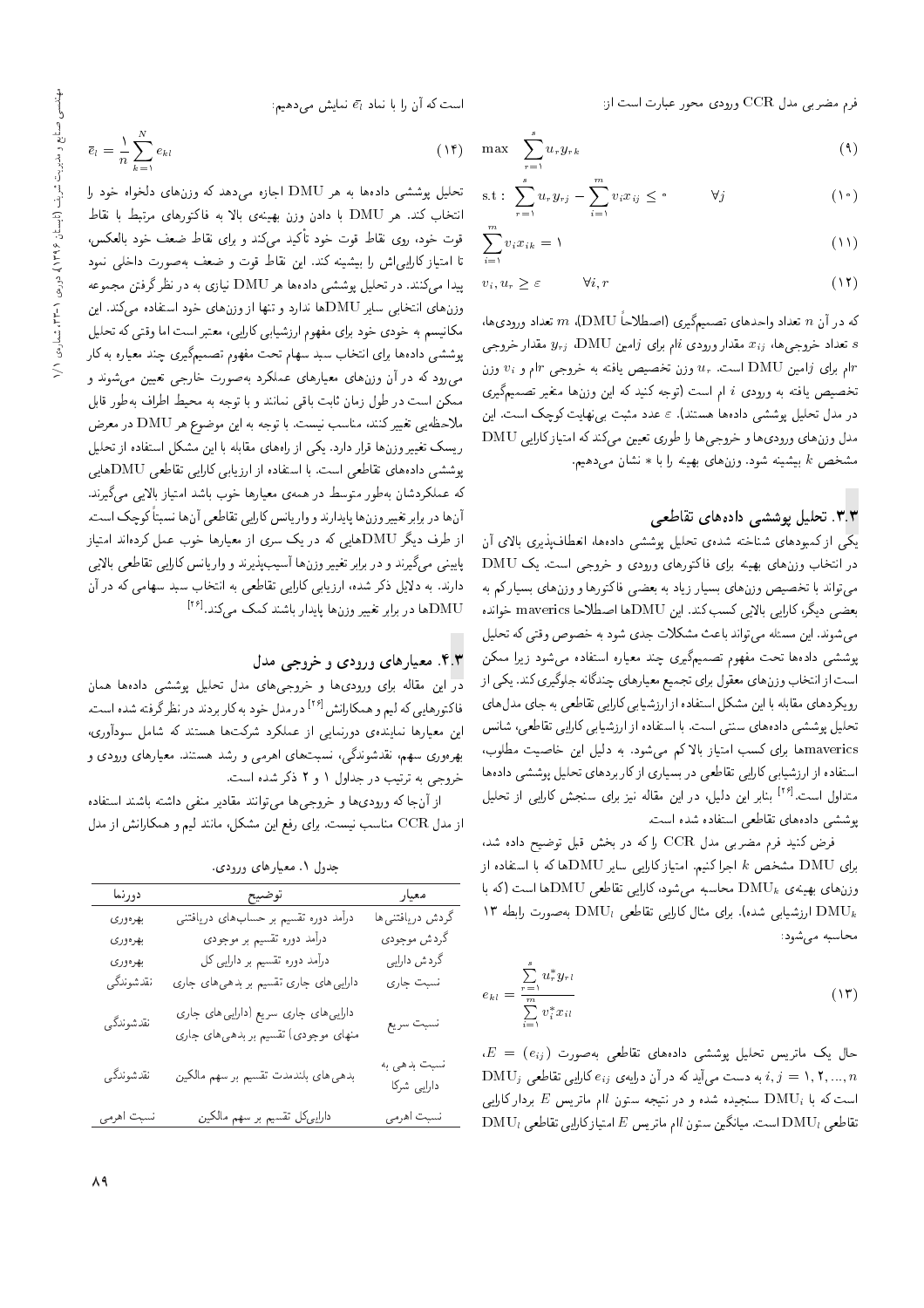|            | جدول ۲. معیارهای خروجی.                                        |                              |
|------------|----------------------------------------------------------------|------------------------------|
| دورنما     | توضيح                                                          | معيار                        |
| نسبت أهرمي | بدهی کل تقسیم بر دارایی کل                                     | نسبت بدهی به دارایی ۱        |
| نسبت اهرمى | بدهی کل تقسیم بر سهم مالکین                                    | نسبت بدهی به دارایی ۲        |
| سودأوري    | سود خالص تقسیم بر سهم مالکین                                   | نسبت برگشت روی سهم<br>مالكين |
| سودأوري    | سود خالص تقسیم بر دارایی کل                                    | نسبت برگشت روی دارایی        |
| سودأوري    | سود خالص تقسیم بر درآمد دوره                                   | حاشيەي سود                   |
| سوداورى    | سود خالص منهای سود تقسیم شده<br>بر تعداد سهام<br>در دست مردم   | سود هر سهم (EPS)             |
| رشد        | درآمد دورهى جارى تقسيم بر درآمد<br>دورهی قبل منهای ۱           | نرخ رشد درآمد                |
| رشد        | سود خالص دورهی جاری تقسیم بر<br>سود خالص دورهی قبل منهای ۱     | نرخ رشد سود خالص             |
| رشد        | سود هر سهم دورهی جاری تقسیم بر<br>سود هر سهم دورهی قبل منهای ۱ | نرخ رشد سود هر سهم           |

VRS DEA تجمعی با معیار ناکارایی تنظیم شده استفاده شده است.<sup>[۲۸]</sup> مدل تجمعی با معیار ناکارایی تنظیم شده بهصورت زیر است:

$$
\min \quad -\frac{1}{m+s} \left( \sum_{i=1}^{m} \frac{s_{ik}^-}{R_i^-} + \sum_{r=1}^{s} \frac{s_{rk}^+}{R_r^+} \right) \tag{12}
$$

$$
\text{s.t. } \sum_{j=1}^{n} x_{ij} \lambda_j + s_{ik}^- = x_{ik} \qquad \forall i \qquad (18)
$$

$$
\sum_{j=1}^{n} y_{rj} \lambda_j - s_{rk}^{+} = y_{rk} \qquad \forall r \qquad (1)
$$

$$
\sum_{j=1}^{n} \lambda_j = 1 \tag{14}
$$

$$
\lambda_j, s_{ik}^-, s_{rk}^+ \ge \circ \qquad \forall j, i, r \tag{14}
$$

بهصورت زیر تعریف می شوند.  $R_r^+$  به صورت زیر تعریف می

$$
R_i^- = \max_{j=1,1,\dots,n} \left\{ x_{ij} \right\} - \min_{j=1,1,\dots,n} \left\{ x_{ij} \right\}, \qquad \forall i \qquad (\Upsilon \circ)
$$

$$
R_r^+ = \max_{j=1,1,\dots,n} \left\{ y_{rj} \right\} - \min_{j=1,1,\dots,n} \left\{ y_{rj} \right\}, \qquad \forall r \qquad (\text{1})
$$

مدل دوگان مدل تجمعی با معیار ناکارایی تنظیم شده بهصورت زیر است:

$$
\max \sum_{r=1}^{s} p_r y_{rk} - \sum_{i=1}^{m} q_i x_{ik} + \varepsilon \tag{Y1}
$$

$$
\text{s.t. } \sum_{r=1}^{s} p_r y_{rj} - \sum_{i=1}^{m} q_i x_{ij} + \varepsilon \leq \bullet \qquad \forall j \tag{Y7}
$$

$$
p_r \ge \frac{1}{(m+s) R_r^+} \qquad \forall r \tag{15}
$$

$$
q_i \ge \frac{1}{(m+s)R_i^-} \qquad \forall i
$$
 (10)

که در آن  $p$  و  $p$  به ترتیب وزن $d$ ای ورودی و خروجی برای  $\mathrm{DMU}_k$  هستند. اگر وزن های بهینه را با \* نشان دهیم، کارایی تقاطعی lامین DMU سنجیده شده با ، بعنی  $e_{kl}$  بهصورت رابطهی ۲۶ محاسبه میشود.  $\mathrm{DMU}_k$ 

$$
e_{kl}^* = \sum_{r=1}^s p_r^* y_{rk} - \sum_{i=1}^m q_i^* x_{ik} + \varepsilon
$$
 (17)

برای به دست آوردن وزنهای بهینهی ورودیهای و خروجهیها باید مدل دوگان را متناوبا برای همهی DMUها حل کنیم. مدل دوگان بهصورت زیر توسعه داده شده تا بتوان وزن های بهینه و کارایی همهی DMUها را با اجرای مدل زیر به صورت همزمان به دست آورد. برای این منظور تابع هدف مدل زیر، مجموع کارایی همهی DMUها را بیشینه میکند.

$$
\max \sum_{k=1}^{n} \sum_{r=1}^{s} p_{rk} y_{rk} - \sum_{k=1}^{n} \sum_{i=1}^{m} q_{ik} x_{ik} + \varepsilon_k
$$
 (YV)

$$
\text{s.t. } \sum_{r=1}^{s} p_{rk} y_{rj} - \sum_{i=1}^{m} q_{ik} x_{ij} + \varepsilon_k \leq \text{°} \qquad \forall j, k \tag{(\Upsilon \Lambda)}
$$

$$
p_{rk} \ge \frac{1}{(m+s) R_r^+} \qquad \forall r, k \tag{14}
$$

$$
q_{ik} \ge \frac{1}{(m+s) R_i^-} \qquad \forall i, k \qquad (\mathbf{r} \cdot)
$$

 $\mathrm{DMU}_k$  که در آن  $q_{ik}$  وزن ورودی  $i$  برای  $\mathrm{DMU}_k$  و  $p_{rk}$  وزن خروجی  $r$  برای است.

#### ۵.۳. مدل ترکیبی مارکویتز و تحلیل پوششی دادههای تقاطعی

در این مقاله مدل مارکویتز و مدل تحلیل پوششی دادههای تقاطعی با هم ترکیب .<br>شده تا همزمان ریسک، بازده وکارای<sub>ی</sub> در مسئلهی انتخاب سبد سهام در نظرگرفته شود. مدل پیشنهادی عبارت است از:

$$
\max \sum_{i=1}^{N} w_i \bar{R}_i \tag{71}
$$

$$
\min \sum_{i=1}^{N} \sum_{j=1}^{N} w_i w_j \text{cov}(R_i, R_j) \tag{77}
$$

$$
\max \sum_{i=1}^{N} w_i \bar{e}_i \tag{TT}
$$

$$
\text{s.t. } \sum_{i=1}^{n} z_i \le h \tag{77}
$$

$$
w_i \le u_i z_i \qquad \forall i \qquad (\mathbf{7}\Delta)
$$

$$
\sum_{i=1}^{N} w_i = 1
$$
 (79)  

$$
w_i \geq 2
$$
  $\forall i$  (79)

 $40$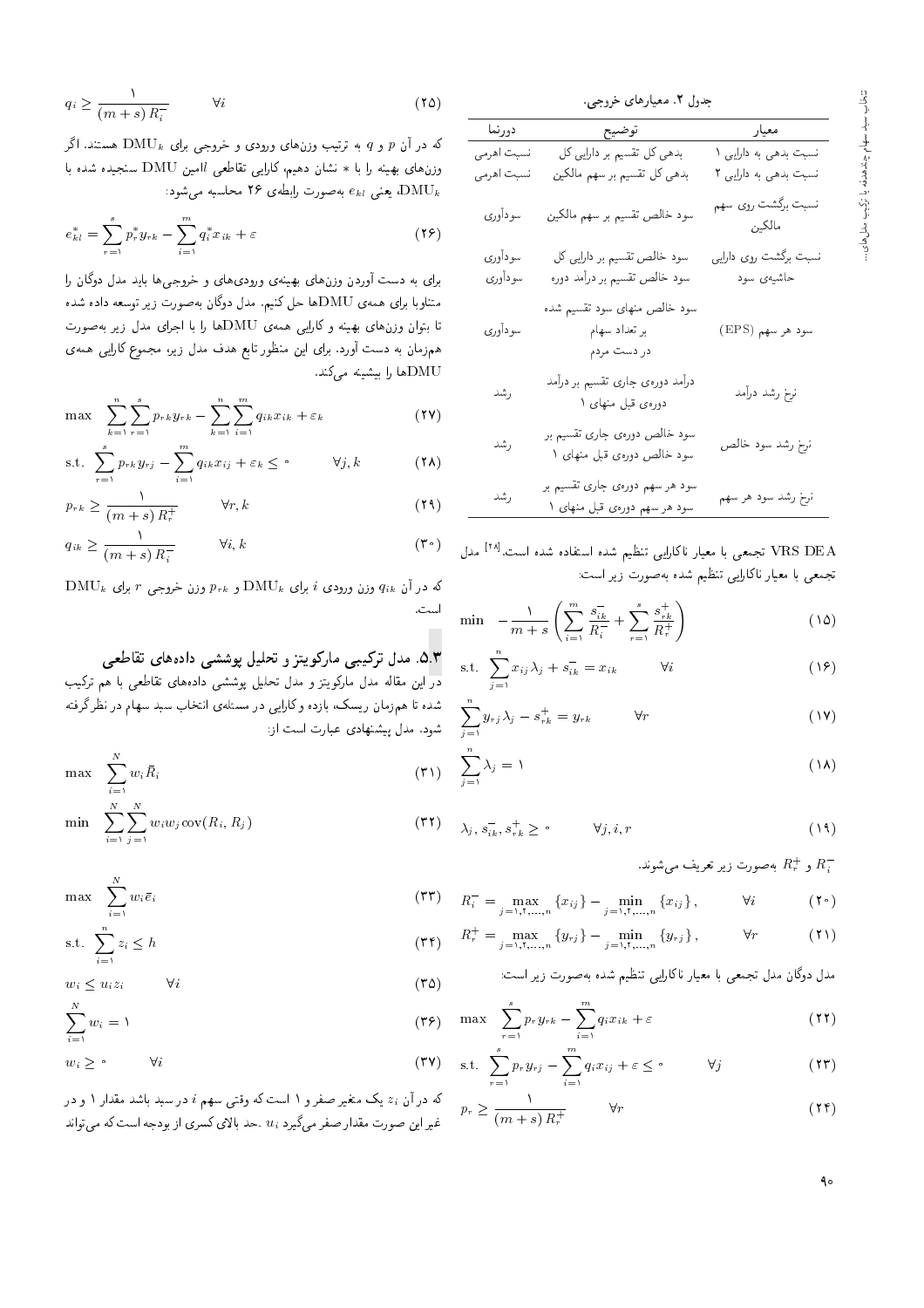روی سهم i سرمایهگذاری شود. h حداکثر تعداد نوع سهامی است که می تواند در سبد باشد.  $\bar{e_i}$  امتیازکارایی تقاطعی  $i$ امین  ${\rm DMU}$  است. تابع هدف ۳۲ کارایی سبد سهام را بیشینه میکند. محدودیت ۳۴، محدودیت کاردینالیتی نامیده میشود و تعداد سهام موجود در سبد را محدود مىكند. محدوديت ٣٥ محدوديت كران است و نشانگر بیشترین کسر بودجه است که می تواند روی هر سهم سرمایهگذاری شود و از تخصیص وزن زیاد به تعداد سهام اندک جلوگیری میکند. مقادیر h، و ui با توجه به نظر سرمایهگذار تعیین میشوند. سایر توابع هدف و محدودیتها همانند مدل ماركويتز است كه توضيح داده شد.

## ۶.۳. نسخه ی دوم الگوریتم ژنتیک چندهدفه با مرتبسازی نامغلوب  $(NSGA-II)$

الگوريتم ژنتيک چندهدفه با مرتبسازي نامغلوب (NSGA-II) يکي از يرکار بردترين الگوریتمها در زمینهی بهینهسازی چندهدفه است. پس از ارائهی نسخهی اول این الگوریتم در سال ۱۹۹۵، دب و همکارانش نسخهی دوم این الگوریتم را در سال ۲۰۰۲ با نام اختصاری NSGA-II ارائه کردند.<sup>[۲۹]</sup> در این نوشتار،گامهای الگوریتم ژنتیک با مرتب سازی نامغلوب مورد استفاده عبارت است از:

- ١. ايجاد جمعيت اوليه: كروموزوم هاكه نشانكر تعداد سهام در دسترس است به طول موقعیت هر ژن نشاندهندهی شمارهسهم و مقدار ژن نشاندهندهی وزن آن سهم در سبد سهام است. به تعداد اندازهی جمعیت که معمولاً با  $N_{pop}$  نشان داده می شود، کروموزوم ها را به طور تصادفی ایجاد میکنیم. با توجه به ساختار مسئله که مقدار هر ژن نشانگر وزن آن سهم در سبد سهام است، ژنهای کروموزومها بهصورت تصادفی بین صفر و ۱ ایجاد میشود. در این پژوهش چون حد بالا برای همهءی سهام یکسان و برابر ۰٫۳ در نظرگرفته شده ژن&ا را میتوان بین صفر و ۰٫۳ مقدار داد.
- ۲ . ارزش یابی: برای هرکروموزوم فاکتورهای ارزش یابی یعنی رتبه و فاصلهی ازدحامی، که بهترتیب عامل اول و دوم در ارزشیابی هستند، را محاسبه میکنیم.
- ٣. انتخاب والدها و انجام عمليات تقاطع: از فرايند رقابت دودويي براى انتخاب والد استفاده میشود. به این صورت که به تصادف دو عضو از جمعیت انتخاب میشود. اگر رتبهی دو عضو انتخابی یکسان نیست، عضوی که دارای رتبهی کم تری است، و در غیر این صورت عضوی که دارای فاصلهی ازدحامی بیشتری است انتخاب میشود. به این ترتیب دو والد ۵٬ و ۳ را انتخاب میکنیم. در این مقاله از تقاطع حسابی ـــ که در مطالعات پیشین نیز به کارگرفته شده ـــ استفاده شده است. [۱۷ د-۲۲-۲۲]

حال از تقاطع حسابی برای انجام عملیات تقاطع استفاده میکنیم. به این صورت که بردار (  $\alpha$ ,,  $\alpha$ ,,  $\alpha$ ,,  $\alpha_n$  ) را که در آن  $\alpha$ ها بین صفر و ۱ هستند، بهصورت تصادفي انتخاب مىكنيم و دو فرزند  $y^+$  و  $y^+$  را چنين ايجاد مىكنيم:

$$
y_i^{\lambda} = \alpha_i x_i^{\lambda} + (\lambda - \alpha_i) x_i^{\dagger} \tag{7\lambda}
$$

$$
y_i^{\dagger} = \alpha_i x_i^{\dagger} + (\mathbf{1} - \alpha_i) x_i^{\dagger} \tag{74}
$$

این فرایند را تا ایجاد جمعیت فرزندان یعنی ۲/ Pc.Npop بار انجام میدهیم؛ اندازهی جمعیت و  $P_c$  پارامتر درصدی از جمعیت است که در تقاطع  $N_{pop}$ شرکت میکنند. به این صورت جمعیت فرزندان ایجاد میشود.

- ۴. انتخاب والد و انجام عملیات جهش: با استفاده از رقابت دودویی یک والد برای انجام عملیات جهش انتخاب، و از جهش گوسی استفاده میکنیم. به این  $x'_i = x_i + \Delta x$  حمورت که  $\mu$  درصد از ژنهای والد را به تصادف انتخاب و به تغییر میدهیم؛ در این عبارت ( ^ , o ^ )  $\Delta x \thicksim N(\circ, \sigma^{\dagger})$  . مقدار انحراف معیار نصف اختلاف بیشترین و کمترین مقداری است که هر ژن میتواند بگیرد، یعنی: ا بن فرایند را  $P_m$ . این فرایند را  $P_m$  بار انجام میدهیم تا جمعیت $\frac{1}{r}(\cdot \sigma) = \frac{1}{r}(\sigma \sigma) = \frac{1}{r}$ جهش افتگان ایجاد شود.  $P_m$  پارامتر ورودی الگوریتم و نشاندهندهی درصدی از جمعیت است که در جهش شرکت میکنند.
- ۵. انتخاب جمعیت جدید: جمعیت اصلبي، جمعیت فرزندان و جمعیت جهش یافتگان را تلفیق کرده و آنها را مرتب میکنیم. اعضای جمعیت در مرحلهی اول براساس رتبه و در مرحلهى بعد (يعنى در صورت برابر بودن رتبه) براساس فاصلهى ازدحامی مرتب میشوند.  $N_{pop}$  عضو اول به عنوان جمعیت جدید انتخاب مے شود.
- ۶. درصورت برآورده شدن شرط خاتمه (که در اینجا بیشترین تعداد تکرار است) به پایان الگوریتم رسیدیم و در غیر این صورت به گام ۳ برمیگردیم.

باید توجه داشت که تا این مرحله و با بهکارگیری الگوریتم توضیح داده شده محدودیت های مدل در نظرگرفته نشدهاند. برای در نظرگرفتن محدودیت ها و تضمین موجه بودن جواب، با استفاده از استراتزی۵ای تعمیر بعد ازگام۱های ۳،۱ و ۴، تمام اعضای جمعیت موجه خواهند بود.

استراتژی تعمیر، موجه بودن هرکرروموزوم را می آزماییم. اگر در محدودیتهای .<br>مدل صدق کرد پذیرفته می شود و در غیر این صورت با سازوکارهای تعمیر زیر برآورده شدن محدودیتها را تضمین میکنیم. (محدودیتهای ۳۵ و ۳۷ در ساختار الكوريتم و با انتخاب ژنها در بازهى [۰٫۰٫۳] برآورده مى شوند).

- ۰۱ برای برقراری محدودیت کاردینالیتی، از استراتژی تعمیری که لمی و ژو در مقالهی خود به کار بردند استفاده شده است. بدین صورت که اگر تعداد سهام انتخاب شده بیشتر از h است، به تعداد h از بزرگ ترین ژنها را نگه میداریم و بقیه را معادل صفر قرار می دهیم. <sup>[۱۷]</sup>
- ۲ . برای برقراری محدودیت بودجه، برای هرکروموزوم روش نرمالیزه کردن به کارگرفته شده است:

$$
x_i' = x_i / \sum_{i=1}^{N} x_i
$$
 (†

با نرمالیزه کردن ممکن است مقدار بعضبی ژنها کمی از ۰٫۳ تجاوزکند اما قابل ملاحظه نيست.

# ۴. مطالعهی موردی

در این بخش مدل پیشنهادی را برای یک مثال واقعی از بورس اوراق بهادار تهران به کار می,بریم که با استفاده از الگوریتم NSGA-II و نیز بهروش دقیق با استفاده از نرم افزار Lingo \ ۵ مل شده است.

شرکت بورس اوراق بهادار تهران فهرست ۵۰ شرکت برتر فعال در تالار اصلبی بورس اوراق بهادار را در گزارش های ۳ ماهه (فصلی) منتشر میکند. با استفاده از ١٥ دوره دادههاى آمارى سال هاى ١٣٨٨ تا ١٣٩٢، شركت هايى كه بيشترين دفعات حضور (بالای ۵ بار) را در این فهرست داشتهاند، بههمراه شرکتهایی که جزء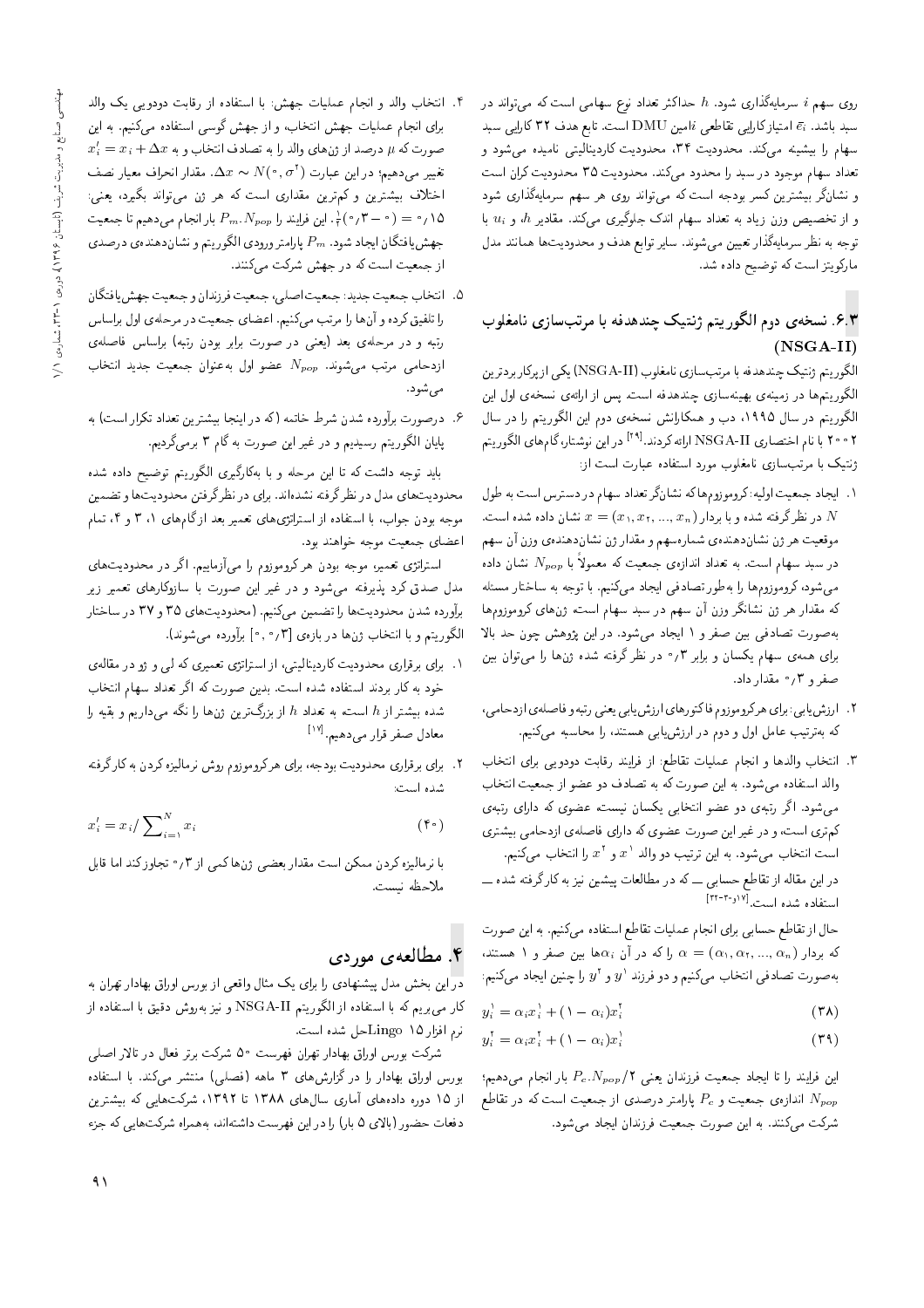جدول ٣. نتايج حل مدل ماركويتز با الكوريتم NSGA-II.

| کارایی سبد                                | بازده سبد      | شماره احرا |
|-------------------------------------------|----------------|------------|
| $-\tau$ , ۲۷۹۲                            | ٬٫۱۴۲۵         |            |
| $-1.701Y$                                 | ۰٫۱۵۲۱         |            |
| $-\sqrt{2}$                               | $\cdot$ , ۱۴۶۴ | ٣          |
| $-7,700V$                                 | ۰٬ ۱۳۰۵        | ۴          |
| $-1,9999$                                 | ۱۴۱۰ زه        | ۵          |
| $-\mathsf{r},\cdot\mathsf{r}\mathsf{r}$ ) | ٬٬۱۴۲۵         | مىانگىن    |
|                                           |                |            |

آخرین لیست منتشر شده بودند، برای مطالعهی موردی انتخاب شدهاند. صندوق های<br>سرمایهگذاری بهدلیل استانداردهای حسابداری متفاوتشان از سایر شرکتها، مستثنی سرمایهداری به دلیل استانداردهای حسابداری متفاوت سان از سایر سرتمندها، مستنبی<br>میباشد |=Q@ R=}v OQwt |=yxO=O w OW ?=NDv= CmQW 52 VywSBu}= QO xH}Dv QO "Ov=xOW ورودي هاي و خروجي هاي مدل تحليل يوششي دادهها از آخرين صورت هاي مالي منتشره توسط شرکتها جمعأوری شده و برای محاسبهی بازده ماهانهی سهام از بازدههای روزانه برای ١٢ ماه سال ١٣٩٢ استفاده شده و میانگین این بازدههای ماهانه بهعنوان متوسط بازده سهام در نظرگرفته شده است.

# 0. نتايج حل مدل

در این بخش، سبد سهام از بین این ۵۲ شرکت با بهکارگیری مدل مارکویتز و با بهکارگیری مدل ترکیبی پیشنهادی و از دو طریق الگوریتم NSGA-II و از روش دقيق و با استفاده از نرم افزار Lingo انتخاب شده و نتايج با هم مقايسه شده است. بازده وكارايي سبد سهام انتخابي را به ترتيب بهصورت رابطه ۴۱ و ۴۲ تعريف مى كنيم.

$$
\sum_{i=1}^{N} w_i \bar{R}_i \tag{f1}
$$

$$
\sum_{i=1}^{N} w_i \bar{e}_i \tag{f1}
$$

الكوريتم NATLAB R10 11a با استفاده از نرمافزار MATLAB R10 iva نسخهى Pentium(R) Dual core-CPU كدنويسى و در رايانهيى با مشخصات و RAM = ٢ GB اجرا شده است.

پارامتر h برابر ۱۰ و حد بالای سهام برای همهی سهام یکسان و برابر ۰٫۳ در نظر گرفته شده است. برای هر مدل، الگوریتم NSGA-II با اندازه جمعیت ۵۰، "Cu=  $P_m = P_m$  (  $\gamma \circ P_m = P_m$  ) و بیشینه تکرار ۵٬۲۰۰ بار اجرا شده است.

در هر بار اجرا، میانگین بازده وکارایی سبد سهام اعضای جبههی اول بهعنوان بازده وكارايي سبد سهام در آن اجرا در نظرگرفته شده است. نتايج حل مدل ماركويتز و مدل ترکیبی مارکویتزو تحلیل پوششی دادههای تقاطعی بهترتیب در جداول ۳ و ۴ ارائه شده است.

مقایسه ی نتایج حاصله نشان میدهد که با بهکارگیری مدل ترکیبی پیشنهادی. کارایی سبد سهام نسبت به سبد سهام انتخابشده با مدل مارکویتز بهطور میانگین ۵۱٫۸۲ درصد بهبود <sub>می</sub>یابد، در حال<sub>می</sub> که بازده سهام سبد انتخابی بهطور میانگین به مقدارى ناچيز \_\_ يعنى تنها ٩/٨٢ در صد كاهش يافته است.

برای حل مدل بهروش دقیق، از نرم افزار ۱۵ Lingo استفاده شده است. برای حل مدل چندهدفه از روش پارامتریک استفاده میشود. بههمین منظور ابتدا باید

جدول ۴. نتایج حل مدل ترکیبی مارکویتز و تحلیل یوششی دادههای تقاطعی با الگوريتم NSGA-II.

| کارایی سبد                                | بازده سبد                       | شماره احرا |
|-------------------------------------------|---------------------------------|------------|
| $-\iota/\circ \mathtt{Y}\circ \mathtt{Y}$ | ۰٬ ۱۳۰۵                         |            |
| $ \cdot$ , 9 \ $\cdot$ Y                  | $\cdot$ , ۱۲۵۷                  | ۲          |
| $-\cdot$ , $\wedge$ ۴۱۱                   | ٬٫۱۳۳۸                          | ٣          |
| $-\iota/\circ \mathtt{Y}\circ \mathtt{Y}$ | ۰٬ ۱۳۰۵                         | ۴          |
| $-\frac{1}{2}$                            | $\cdot$ / $\uparrow$ $\uparrow$ | ۵          |
| $ \cdot$ , 9 $\vee$ 9 9 $\circ$           | $\cdot$ , ۱۲۸۵                  | مىانگىن    |

جدول ۵. نتايج حل مدل ماركويتز با روش دقيق.

| کارایی سبد                  | بازده سبد       | شماره اجرا |
|-----------------------------|-----------------|------------|
| $-\lambda$ of $\circ$ Y     | ۰٬۱۵۴۳          |            |
| $-7,0087$                   | <b>。ハ ۲ ۳ ハ</b> | ٢          |
| $-1.0979$                   | ٬۱۳۱۴           | ٣          |
| $ \cdot$ , 9 $\vee$ ۴ ۴     | ٬٫۱۶۴۵          | ۴          |
| $-\mathsf{r},\mathsf{SFAA}$ | ・ ハ ٢ ٢ ١       | ۵          |
| $-\lambda/\lambda$ ۶۰۷      | ٬٫۱۳۹۲          | ميانگس     |
|                             |                 |            |

جدول ۶. نتایج حل مدل ترکیبی مارکویتز و تحلیل پوششی دادههای تقاطعی با روش دقيق.

| کارایی سبد                                 | بازده سبد                                                 | شماره اجرا |
|--------------------------------------------|-----------------------------------------------------------|------------|
| $-\cdot$ , 9 ) $\Gamma$ $\cdot$            | $\cdot$ , $\setminus$ $\setminus$ $\setminus$ $\setminus$ |            |
| $-1$ , $\cdot$ ) $\lambda$ 9               | $\cdot$ , $\setminus$ $\setminus$ $\setminus$             | ۲          |
| $-\cdot$ , $\vee$ \ $\Delta$ $\circ$       | ۰٫۱۳۱۱                                                    | ٣          |
| $-\lambda$ $\cdot$ $\cdot$ $\cdot$ $\cdot$ | $\cdot$ , $\setminus$ $\setminus$ $\setminus$ $\setminus$ | ۴          |
| $-$ 018, $-$                               | $\circ$ , $\setminus$ $\uparrow$ $\circ$ $\circ$          | ۵          |
| $-$ 0,9705                                 | $\cdot$ , $\setminus$ ۲۷ $\cdot$                          | ميانگين    |

توابع هدف بی مقیاس شود. بدین منظور مدل برای هرکدام از توابع هدف به صورت جداگانه و بدون در نظر گرفتن سایر توابع هدف بهینه شده است؛ مقدار بهینه برای هر تابع هدف را بهترتیب با ڈ≈، ‡≈ و ‡≈ برای توابع بازدہ، ریسک و کارایی نشان<br>'' میدهیم. حال داریم:

$$
\max \frac{\alpha \sum\limits_{i=1}^N w_i \overline{R}_i}{z_1^*} - \frac{\beta \sum\limits_{i=1}^N \sum\limits_{j=1}^N w_i w_j \text{cov}(R_i, R_j)}{z_1^*} + \frac{\gamma \sum\limits_{i=1}^N w_i \overline{e}_i}{z_r^*}
$$

محدوديت هاى مدل همان محدوديت هاى مدل چندهدفه است.

با تغییر ضرایب  $\alpha$  و  $\beta$  در مدل مارکویتزو ضرایب  $\alpha$ ،  $\beta$  و  $\gamma$  در مدل ترکیبی می توان نقاط پارتو را به دست آورد. نتایج بازده و کارایی تعدادی از نقاط پارتو برای مدل مارکویتز و مدل ترکیبی در جداول ۵ و ۶ آورده شده است.

در اینجا نیز مقایسهی نتایج نشان می،دهد که بهکارگیری مدل ترکیبی پیشنهادی کارایی سبد سهام را نسبت به سبد سهام انتخاب شده با مدل مارکویتز بهطور میانگین ۰٫۲۷ درصد بهبود میدهد در حالی که بازده سهام سبد انتخابی بهطور میانگین به ميزان ناچيزى يعنى تنها ٨/٧۶ درصد كاهش يافته است.

همچنین با مقایسه، متوسط بازده و کارایی به دست آمده برای هر مدل در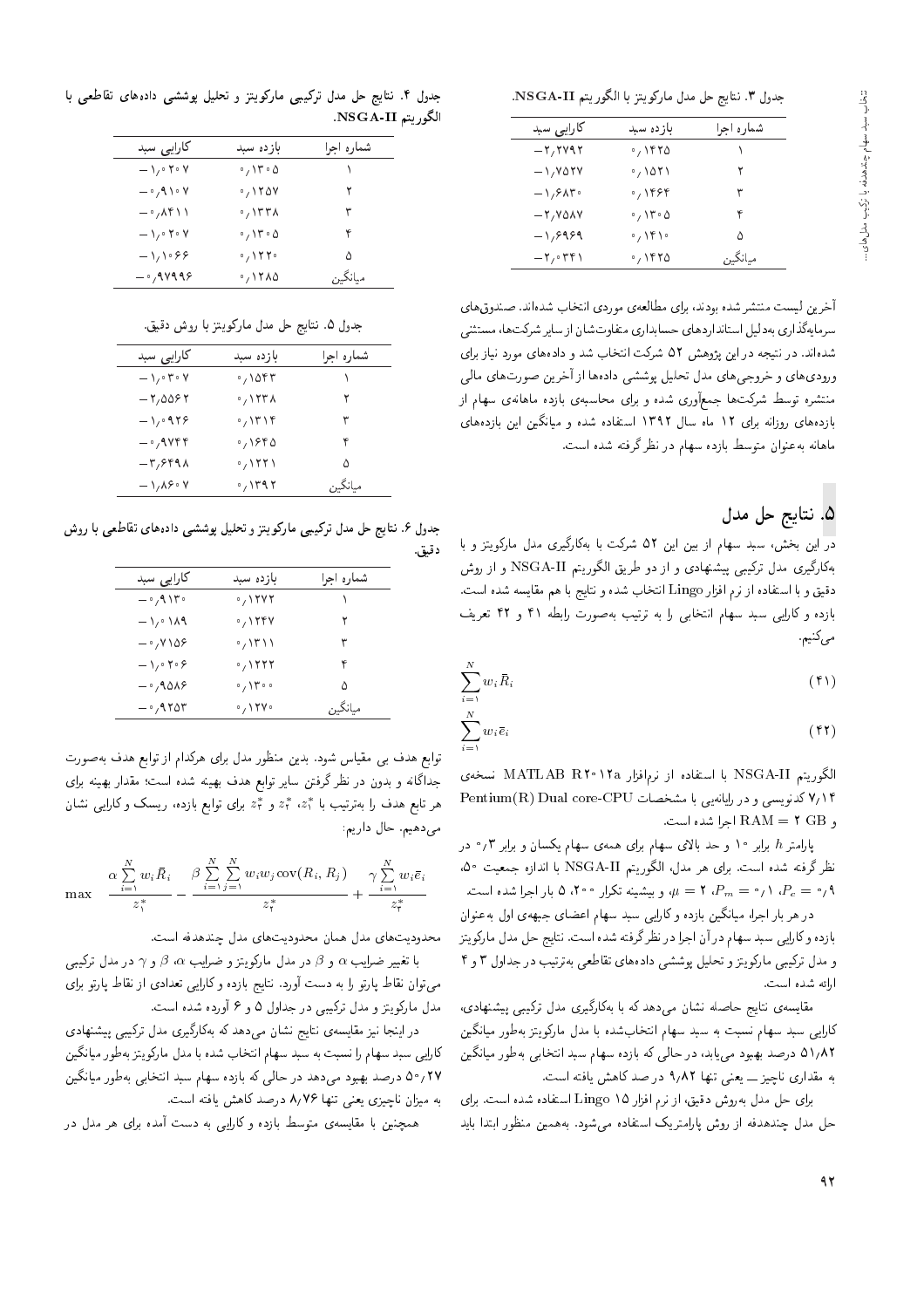دو روش الگوريتم NSGA-II و روش دقيق، مشاهده مي شود كه نتايج نزديكي به دست آمده و درنتیجه الگوریتم NSGA-II عملکرد مناسبی داشته است.

# ع<br>۶. نتیجهگیری و پیشنهادها

در این مطالعه بیشینه کردن کارایی سبد سهام را نیز به مدل مارکویتز با محدودیت کاردینالیتی اضافه کردیم تا بتوانیم علاوه بر ریسک و بازده، همزمان کارایی سبد انتخابي را نيز در نظر بگيريم. در ادبيات موضوع موارد متعدد گسترش مدل ماركويتز مشاهده می شود، و نیز مطالعاتی که از DEA برای انتخاب سبد سهام استفاده کردهاند اما در هیچیک از آنها بازده، ریسک و کارایی بهصورت همزمان در یک مدل در نظر گرفته نشدهاست.

در این مقاله برای سمجس تارایی از تحلیل پوسسی دادههای تفاطعی استفاده<br>ا سده است. سپس مدل پیسپادی و مدل ماردویتز برای ۵۱ سرتت از سرت های<br>اسلام است اسلسمان کارگزید و در است است. بورس اوراق بهادار تهران به كار گرفته شده و نتايج با هم مقايسه شده است. نتايج حاصله نشان می<mark>،دهد که مدل پیشنهادی نسبت</mark> به مدل مارکویتز کارایی را بهنحو چشمگیری افزایش میدهد در حال<sub>می</sub> که بازده سبد سهام به میزان ناچیزی کاهش<br><sub>صی ب</sub>ابد.

مسئلهی انتخاب سبد سهام بهصورت تکدورهیی در نظرگرفته شده و برای يژوهش،اى آتى پيشنهاد مى شود مسئله بهصورت چنددورەيى در نظر گرفته شود. پڙوهس@ی آئی پیستهاد می سود مسته به صورت چمددورهيی در نظر درقته سود.<br>استفاده همچنین می توان محدودیت های جدیدی به مدل اصافه درد. در این مقاله الدورینم<br>مدیم مصدر مستقل است. ژنتیک چندهدفه با مرتب سازی نامغلوب برای حل مدل به کارگرفته شده است. استفاده از سایر الگوریتمهای فراابتکاری نیز می تواند از مهمترین توسعههای آتی این يژوهش باشد.

## References) منابع

- 1. Markowitz, H. "Portfolio selection", The Journal of  $Fi$ nance,  $7(1)$ , pp. 77-91 (1952).
- 2. Derakhshan, M., Golmakani, H.R. and Hanafizadeh, P. and Metaheuristic, A. "Approach to multiobjective portfolio selection in Tehran stock exchange (TSE)", International Journal of Industiral Engineering & Producion Management, **23**(3), pp. 317-331 (2012).
- 3. Mansini, R. and Speranza, M.G. "Heuristic algorithms for the portfolio selection problem with minimum transaction lots", European Journal of Operational Research, 114(2), pp. 219-233 (1999).
- 4. Konno, H. \Piecewise linear risk function and portfolio optimization", Journal of the Operations Research Society of Japan,  $33(2)$ , pp. 139-156 (1990).
- 5. Speranza, M.G. "Linear programming models for portfolio optimization. Finance", 14(1), pp. 107-123 (1993).
- 6. Yoshimoto, A. \The mean-variance approach to portfolio optimization subject to transaction costs", Journal of the Operations Research Society of Japan,  $39(1)$ , pp. 99-117 (1996).
- 7. Chang, T.J., Meade, N., Beasley, J.E. Sharaiha, Y.M. "Heuristics for cardinality constraine dportfolio optimisation", Computers & Operations Research,  $27(13)$ , pp. 1271-1302 (2000).
- 8. Maringer, D. and Kellerer, H. "Optimization of cardinality constrained portfolios with a hybrid local search algorithm", OR Spectrum, 25(4), pp. 481-495 (2003).
- 9. Schaerf, A. "Local search techniques for constrained portfolio selection problems", Computational Economics,  $20(3)$ , pp. 177-190 (2002).
- 10. Fernández, A. and Gómez, S. "Portfolio selection using neural networks", Computers & Operations Research, 34(4), pp. 1177-1191 (2007).
- 11. Chang, T.-J., Yang, S.-C. and Chang, K.-J. \Portfolio optimization problems in different risk measures using genetic algorithm", Expert Systems with Applications, **36**(7), pp. 10529-10537 (2009).
- 12. Soleimani, H., Golmakani, H.R. and Salimi, M.H. "Markowitz-based portfolio selection with minimum transaction lots, cardinality constraints and regarding sector capitalization using genetic algorithm", Expert Systems with Applications, 36(3, Part 1), pp. 5058-5063 (2009).
- 13. Anagnostopoulos, K.P. and Mamanis, G. "A portfolio optimization model with three objectives and discrete variables", Computers & Operations Research, 37(7), pp. 1285-1297 (2010).
- 14. Yu, J.-R. and Lee, W.-Y. \Portfolio rebalancing model using multiple criteria", European Journal of Operational Research,  $209(2)$ , pp. 166-175 (2011).
- 15. Golmakani, H.R. and Fazel, M. \Constrained portfolio selection using particle swarm optimization", Expert Systems with Applications, 38(7), pp. 8327-8335 (2011).
- 16. Sadjadi, S.J., Gharakhani, M. and Safari, E. "Robust optimization framework for cardinality constrained portfolio problem", Applied Soft Computing, 12(1), pp. 91-99 (2012).
- 17. Li, J. and Xu, J. "Multi-objective portfolio selection model with fuzzy random returns and a compromise approach-based genetic algorithm", Information Sciences,  $220(0)$ , pp. 507-521 (2013).
- 18. Barak, S., Abessi, M. and Modarres, M. \Fuzzy turnover rate chance constraints portfolio model", European Journal of Operational Research,  $228(1)$ , pp. 141-147 (2013).
- 19. Jana, P., Roy, T.K. and Mazumder, S.K. "Multiobjective possibilistic model for portfolio selection with transaction cost", Journal of Computational and Applied Mathematics,  $228(1)$ , pp. 188-196 (2009).
- 20. Ehrgott, M., Klamroth, K. and Schwehm, C. "An MCDM approach to portfolio optimization", European